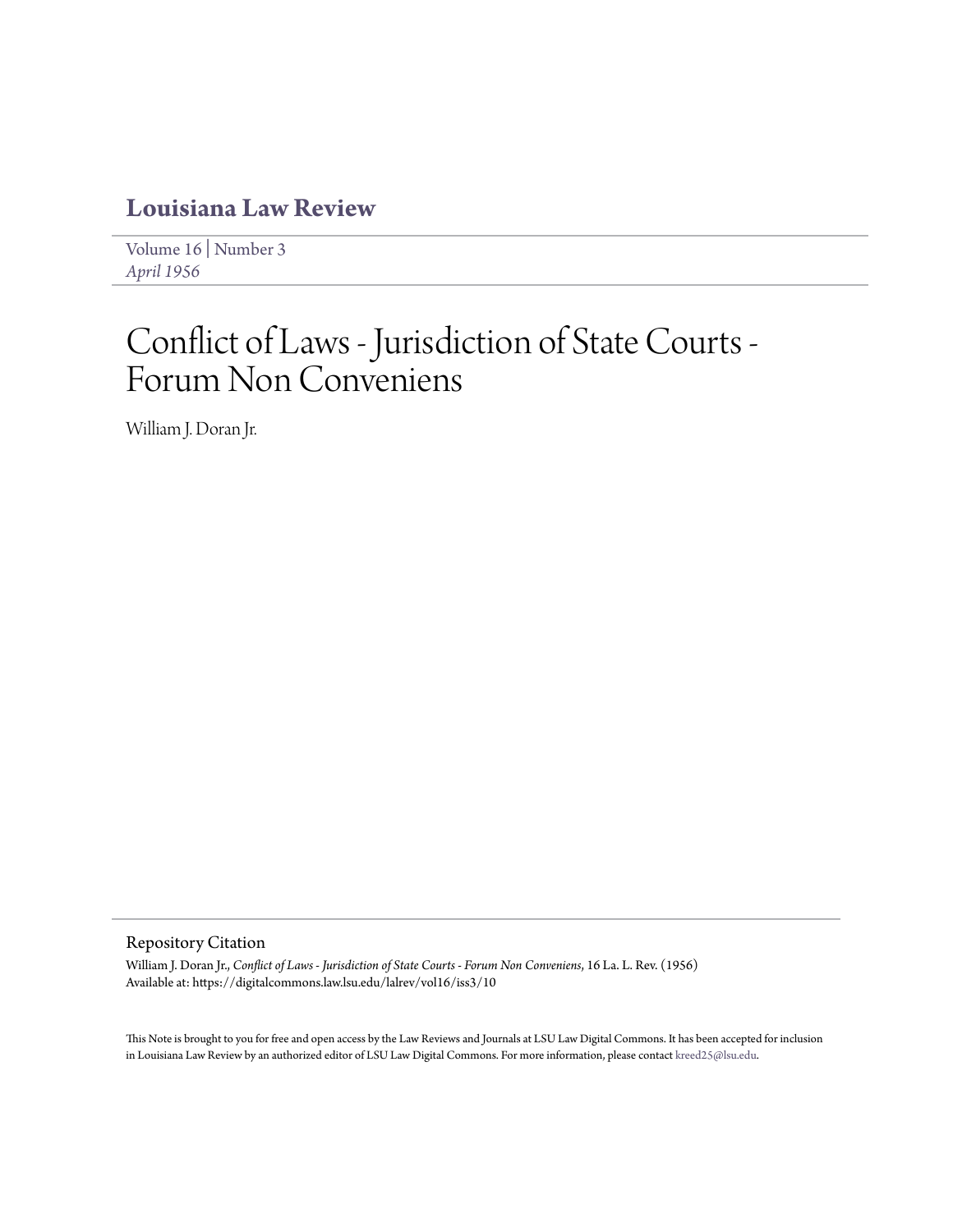#### **NOTES**

#### **CONFLICT** OF LAWS - JURISDICTION OF **STATE COURTS** - FORUM **NON CONVENIENS**

Plaintiff, a Nebraska citizen, brought an action in Minnesota district court under the Federal Employers' Liability Act' to recover damages for injuries alleged to have been sustained in Nebraska. Defendant, an Illinois corporation doing business in Nebraska, Minnesota, and other states, moved to dismiss the action under the doctrine of *forum non conveniens.* The motion was sustained in the trial court. On appeal, *held,* affirmed. The courts of Minnesota may now decline jurisdiction over transitory causes of action under the doctrine of *forum non conveniens,<sup>2</sup>* and a former decision<sup>3</sup> rejecting application of the doctrine in Minnesota is expressly overruled. *Johnson v. Chicago, Burlington & Quincy R.R.,* 66 N.W.2d 763 (Minn. 1954).

"The rule of forum non conveniens is an equitable rule based on the proposition that a court in its discretion may decline to exercise jurisdiction over a transitory cause of action when it appears that the action may more equitably be tried in some other available and competent court."<sup>4</sup> The power of a court to decline jurisdiction under the rule is one that is necessary to the effective performance of the judicial function.<sup>5</sup> By its nature this power is largely discretionary and each case must be decided upon its particular facts.6 The doctrine of *forum non conveniens* has long been recognized in many state courts,<sup>7</sup> although where

4. Johnson v. Chicago, Burlington **&** Quincy R.R., **66 N.W.2d 763, 767** (Minn. 1954). See also Gulf Oil Corp. v. Gilbert, **330 U.S. 501** (1947).

**7.** See discussion at note **27** *infra.*

**<sup>.1. 35</sup> STAT. 65 (1908),** as *amended,* 45 **U.S.C. §§ 51-60 (1952).**

<sup>2.</sup> **A** transitory action is one founded upon a cause of action not necessarily referring to any particular locality. The characteristic feature is that the right of action follows the person of the defendant. Brown v. Brown, **155** Tenn. **530, 296** S.W. **356 (1927).**

**<sup>3.</sup>** Boright v. Chicago, R.I. **&** P. Ry., **180** Minn. **52, 230** N.W. 457 **(1930).**

**<sup>5.</sup>** In Baltimore **&** Ohio R.R. v. Kepner, 314 **U.S.** 44, **55** (1941), Mr. Justice Frankfurter stated in his dissenting opinion with reference to *forum* non con*veniens:* "These manifestations of a civilized judicial system are firmly imbedded in our law." See Canada Malting Co. v. Paterson Steamships Ltd., 285 U.S.<br>413, 423 (1932) ; Blair, *The Doctrine of Forum Non Conveniens in Anglo-American Law.* 29 Colum. L. REv. 1 (1929).

**<sup>6.</sup>** Gulf Oil Corp. v. Gilbert, **330 U.S. 501** (1947) **;** Williams v. Green Bay **&** Western R.R., **326 U.S.** 549 (1946) **;** B. Heller **&** Co. v. Perry, 201 **F.2d 525** (7th Cir. **1953) ;** Nicol v. Koscinski, **188 F.2d 537** (6th Cir. **1951) ;** United States **v.** Scott **&** Williams, **88 F.** Supp. **531 (S.D.N.Y. 1950).**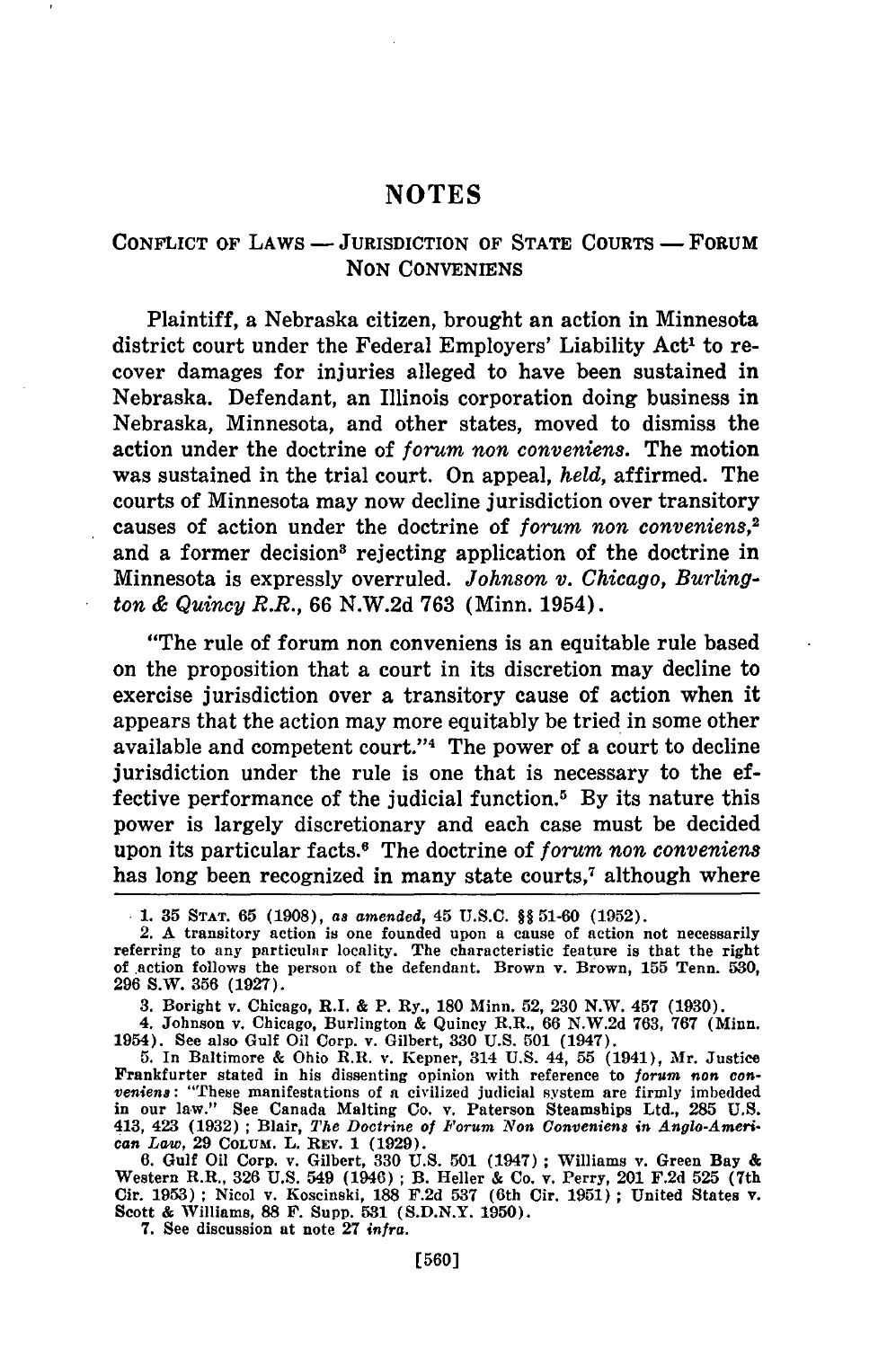it is the exercise of the court's discretion is limited by the privilege and immunities clause of the Federal Constitution<sup>8</sup> requiring that no distinction be made between litigants on the basis of state citizenships.<sup>3</sup> Within the federal system one of the first acknowledgments of the doctrine came in **1923** when the Supreme Court recognized the right of a district court to dismiss an action where the trial in that district would impose an unreasonable burden on interstate commerce.10 A later case recognized the right of a district court to decline jurisdiction where the internal affairs of a foreign corporation were involved.<sup>11</sup> But the power of a district court to decline jurisdiction on the grounds of *forum non conveniens* was not firmly established until 1947 in the case of *Gulf Oil Corp. v. Gilbert.12* The case is doubly significant because in addition to recognizing the doctrine, the federal courts set out the two major interests which should be considered by any court in determining whether or not to decline jurisdiction in a given case. These are the private interest of the litigants<sup>13</sup> and the public interest.<sup>14</sup> Under the head of private interests of the litigants are such factors as access to sources of proof, availability of compulsory process for the attendance of witnesses, possibility of a view of the premises, enforceability of the judgment obtained, and any other practical matters that expedite the trial of a case.<sup>15</sup> Unless the balance of these factors is strongly in favor of the defendant, the forum of plaintiff's choice should retain jurisdiction. 16 Considered as factors in the public interest are the administrative

**9.** Douglas v. New York, **N.H. & 11.** Ry., **279 U.S. 377 (1929).**

**13.** Gulf Oil Corp. v. Gilbert, **330 U.S. 501** (1947) **;** Richer v. Chicago, **R.I. &** P.R.R., **80** F. Supp. **971 (E.D.** Mo. 1948).

14. Gulf Oil Corp. v. Gilbert, **330 U.S. 501** (1947) **;** Nicol v. Koscinski, **188 F.2d 537** (6th Cir. **1951);** Kest v. New York Cent. R.R., **116 F.** Supp. **615** (W.D.N.Y. **1953).**

**15.** Gulf Oil Corp. v. Gilbert, **330 U.S. 501** (1.947) **;** Chicago, R.I. **&** P.R.R. v. Igoe, 212 **F.2d 378** (7th Cir. 1954) **;** B. Heller **&** Co. v. Perry, 201 **F.2d 525** (7th Cir. **1953);** Maloney v. New York, **N.H. &** H.R.R., **88** F. Supp. **568 (S.D.N.Y.** 1949).

16. Gulf Oil Corp. v. Gilbert, 330 U.S. 501 (1947) ; Markantonatos **v.** Maryland Drydock Co., 110 F. Supp. 862 (S.D.N.Y. 1953) ; Belair v. New York, **N.H.** & H.R.R., 88 F. Supp. 572 (S.D.N.Y. 1950); United States v. Scott & Williams,<br>88 F. Supp. 531 (S.D.N.Y. 1950); Naughton v. Pennsylvania R.R., 85 F Supp.<br>761 (E.D. Pa. 1949); Cullinan v. New York Cent. R.R., 83 F. Supp. 870 N.Y. 1948) ; Cox v. Penn. R.R., 72 F. Supp. 278 (S.D.N.Y. 1947).

**<sup>8.</sup> U.S. CONST.** art. IV, § 2, provides: "The citizens of each state shall be en- titled to all Privileges and Immunities of Citizens in the several States."

**<sup>10.</sup>** Davis **v.** Farmers' Co-operative Equity Co., **262 U.S. 312 (1923) ;** Dainow, *The Inappropriate Forum,* 29 **ILL.** L. **REV. 867 (1935).**

**<sup>11.</sup>** Rogers v. Guaranty Trust Co., **288 U.S.** 123 **(1933).**

<sup>12.</sup> **330 U.S. 501** (1947) **;** Braucher, *The Inconvenient Federal Forum,* **60** HAaV. L. **REV.** 908 (1947).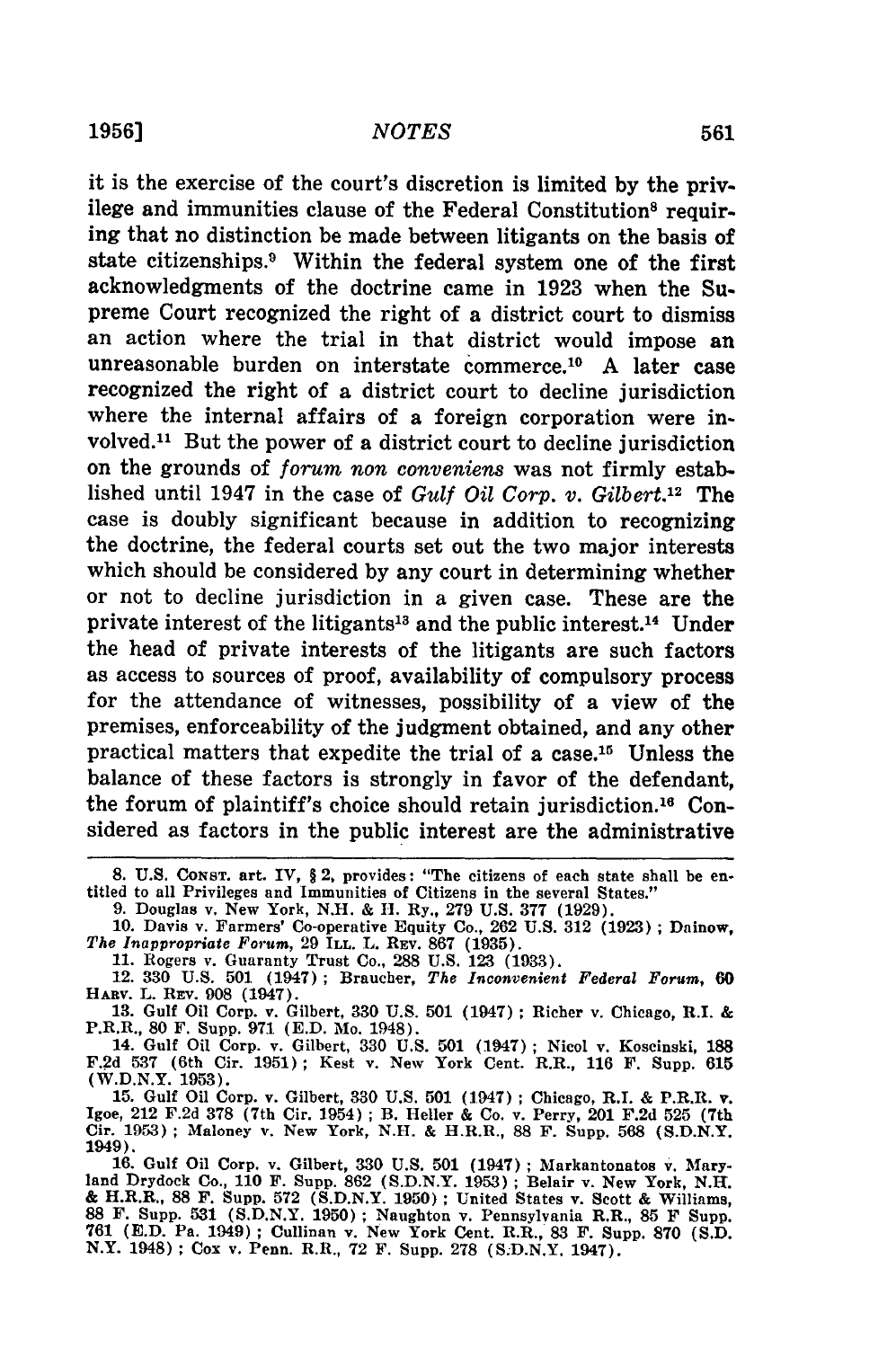difficulties arising from the additional burden of transitory litigation, the imposition of jury duty upon local citizens in actions that have arisen elsewhere, and the difficulties resulting from the necessity of the forum's application of foreign law.<sup>17</sup> Both of these interests have their foundation in the desire to do justice to all concerned.18

The *Gulf Oil Corp.* case, however, did not extend the application of the doctrine of *forum non conveniens* to cases arising under the Federal Employers' Liability Act.'9 Because of the broad venue provisions of the FELA,<sup>20</sup> this area has been a particularly troublesome one.<sup>21</sup> As early as 1929, the Supreme Court held $^{22}$  that a state court, acting under a state jurisdictional statute, could decline jurisdiction in cases arising under the **FELA** as long as there was no discrimination on the basis of state citizenship. In two later cases it was held that a state court may not enjoin a citizen or resident of that state from prosecuting an action under the **FELA** in another state.23 The Court subsequently construed these cases as denying the application of the doctrine to suits under the FELA.<sup>24</sup> However, in *Missouri* ex rel. *Southern Ry. v. Mayfield*,<sup>25</sup> the Supreme Court held that these cases did not limit the power of a state to refuse access to its courts in **FELA** cases if it had no discriminatory rule against **FELA** cases, and if the privileges and immunities clause of the Constitution was not offended.<sup>26</sup>

20. 36 **STAT.** 291 (1910), *as amended,* 45 U.S.C. § 56 (1952) **:** "Under this chapter an action may be brought in a district court of the United States, in the district of the residence of the defendant, or in which the cause of action arose, or in which the defendant shall be doing business at the time of commencing such action. The jurisdiction of the courts of the United States under this chapter shall be concurrent with that of the courts of the several States."

21. Barrett, *The Doctrine of Forum* Non *Conveniens,* **35 CALIF.** L. REv. **380, 399** (1947).

22. Douglas v. New York, N.H. & H. Ry., 279 U.S. 377 (1929).

23. Miles v. Illinois Cent. R.R., **315** U.S. 698 (1942) **;** Baltimore & Ohio R.R. v. Kepner, 314 U.S. 44 (1941).

24. See note 19 *supra.*

25. 340 U.S. 1 (1950).

26. In the case of Missouri ex *rel.* Southern Ry. v. Mayfield, 340 U.S. 1, 4 (1950), the court stated: "But neither of these cases limited the power of a State

<sup>17.</sup> Gulf Oil Corp. v. Gilbert, **330** U.S. 501 (1947). 18. In Rogers v. Guaranty Trust Co., 288 U.S. 12.3 (1933), Mr. Justice Cardozo, in his dissenting opinion, notes: "The doctrine of *forum non convcniens* is an instrument of justice. Courts must **be** slow to apply it at the instance of directors charged as personal wrongdoers, when justice will be delayed, ever though not thwarted altogether, if jurisdiction is refused." **Id** at 151.

<sup>19.</sup> Gulf Oil Corp. v. Gilbert, 330 U.S. 501, 505 (1947) : "It is true that in cases under the Federal Employers' Liability Act we have held that plaintiff's choice of a forum cannot be defeated on the basis of *forum non conveniens.* But this was because the special venue act under which those cases are brought was believed to require it."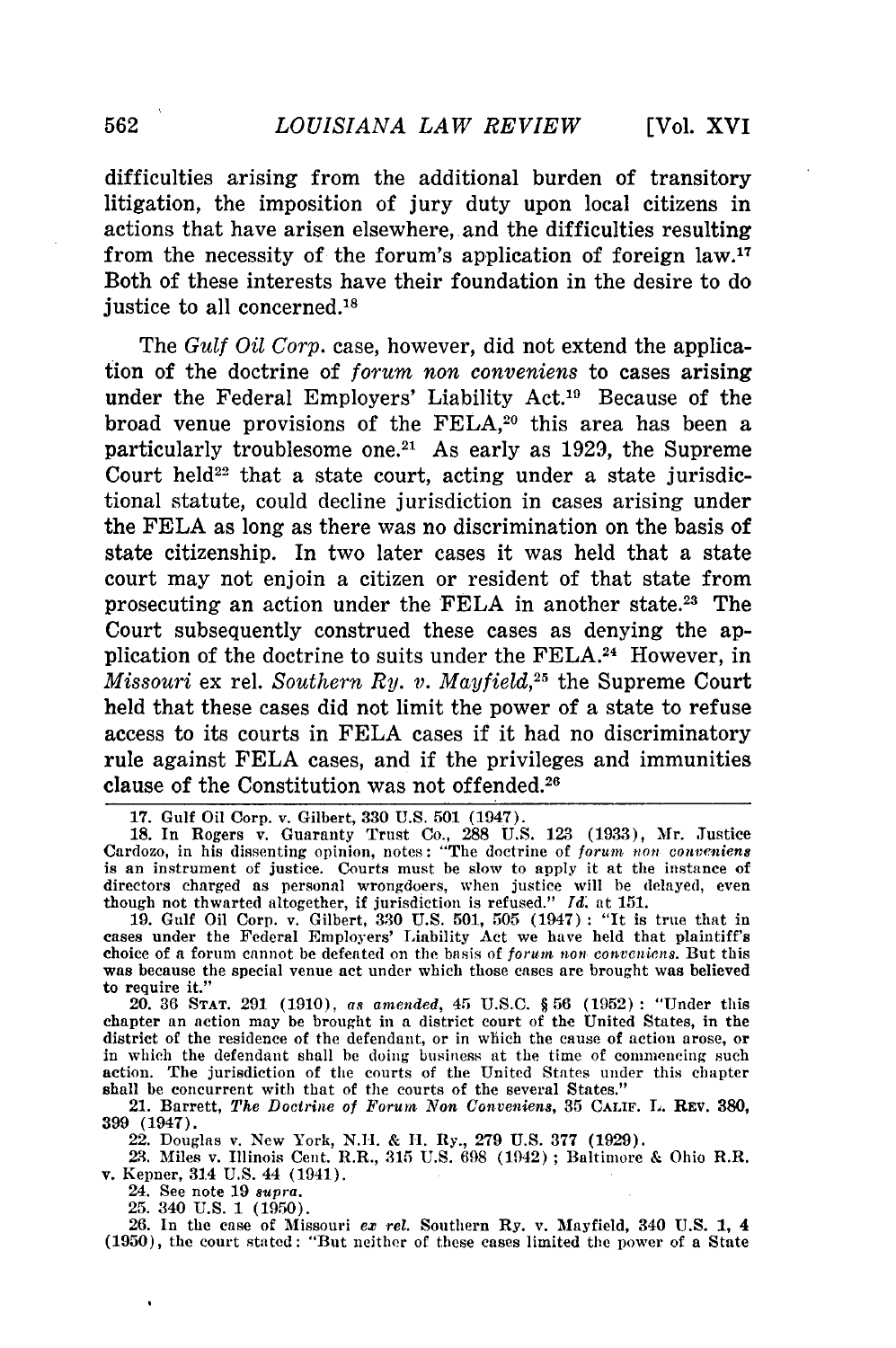The major significance of the instant case is the addition of Minnesota to the growing list of states that have adopted *forum* non conveniens.<sup>27</sup> Previously, the Minnesota courts had refused application of the doctrine.28 In the instant case the court pointed out that at the time of the rejection of the doctrine in 1930, a plaintiff could sue in either the state or federal courts in Minnesota without the danger of his case being dismissed under the doctrine of *forum non conveniens.* Since 1948, however, a plaintiff who brings an action in a federal district court is subject to having his case transferred to another district.<sup>29</sup> Therefore, plaintiffs who do not wish to risk having their cases transferred often sue in state courts rather than in the federal courts. The result is that instead of sharing the burden of transitory actions with the federal courts, the state courts now carry a greater part of that burden. The nature of the burden and the need for the relief afforded by the *forum non conveniens* doctrine is well illustrated by the instant case. There the action arose outside of the state and the plaintiff and defendant were both nonresidents. The only connection of either party with the forum was the fact that the defendant had been served with process within the jurisdiction of the court. Had trial been permitted in Minnesota, it would have necessitated the transportation of witnesses from Nebraska and resulted in additional ex-

28. Boright v. Chicago, R.I. & P. Ry., 180 Minn. 52, 230 N.W. 457 (1930). 29. 28 U.S.C. § 1404 (1952) **:** "For the convenience of parties and witnesses,

in the interest of justice, a district court may transfer any civil action to any other district or division where it might have been brought."

to deny access to its courts to persons seeking recovery under the Federal Employers' Liability Act if in similar cases the State for reasons of local policy denies resort to its courts and enforces its policy impartially, . ..so as not to involve a discrimination against Federal Employers' Liability Act suits and not to offend against the Privileges-and-Immunities Clause of the Constitution."

<sup>27.</sup> In addition to Minnesota, other states have adopted the doctrine of *forum* non conveniens. The cases cited are illustrative of the application of the doctrine in these other states: California **-** Price v. Atchison, Topeka & **S.F.** Ry., 42 Cal.2d 577, 268 P.2d 457 (1954) **;** Illinois- Whitney v. Madden, 400 Ill. 185, 79 N.E.2d 593 (1948); Massachusetts — Universal Adjustment Corp. v. Midland Bank, 281<br>Mass. 303, 184 N.E. 152 (1933); New Hampshire — Thistle v. Halstead, 95 N.H.<br>87, 58 A.2d 503 (1948); New Jersey — Kantakevich v. Delaware, L. & W. 105 N.E.2d 623 (1952); Oklahoma- St. Louis-San Francisco Ry. v. Superior Court, Creek County, 276 P.2d 773 (1954).

It does not appear that Louisiana courts have expressly adopted the doctrine of *forum non* conveniens. *But see* Stewart v. Litchenberg, 148 La. **195,** 86 So. 734 (1920) (recognized the power to decline jurisdiction over a foreign cause of action between nonresidents, but accepted jurisdiction as a matter of comity); Union City Transfer v. Fields, **199** So. 206 (La. App. 1940) (jurisdiction over a foreign cause of action between nonresidents declined where the amount involved was small and there was a possible difference in the law of the place of the action, in regard to attorney fees and interest, and Louisiana law).